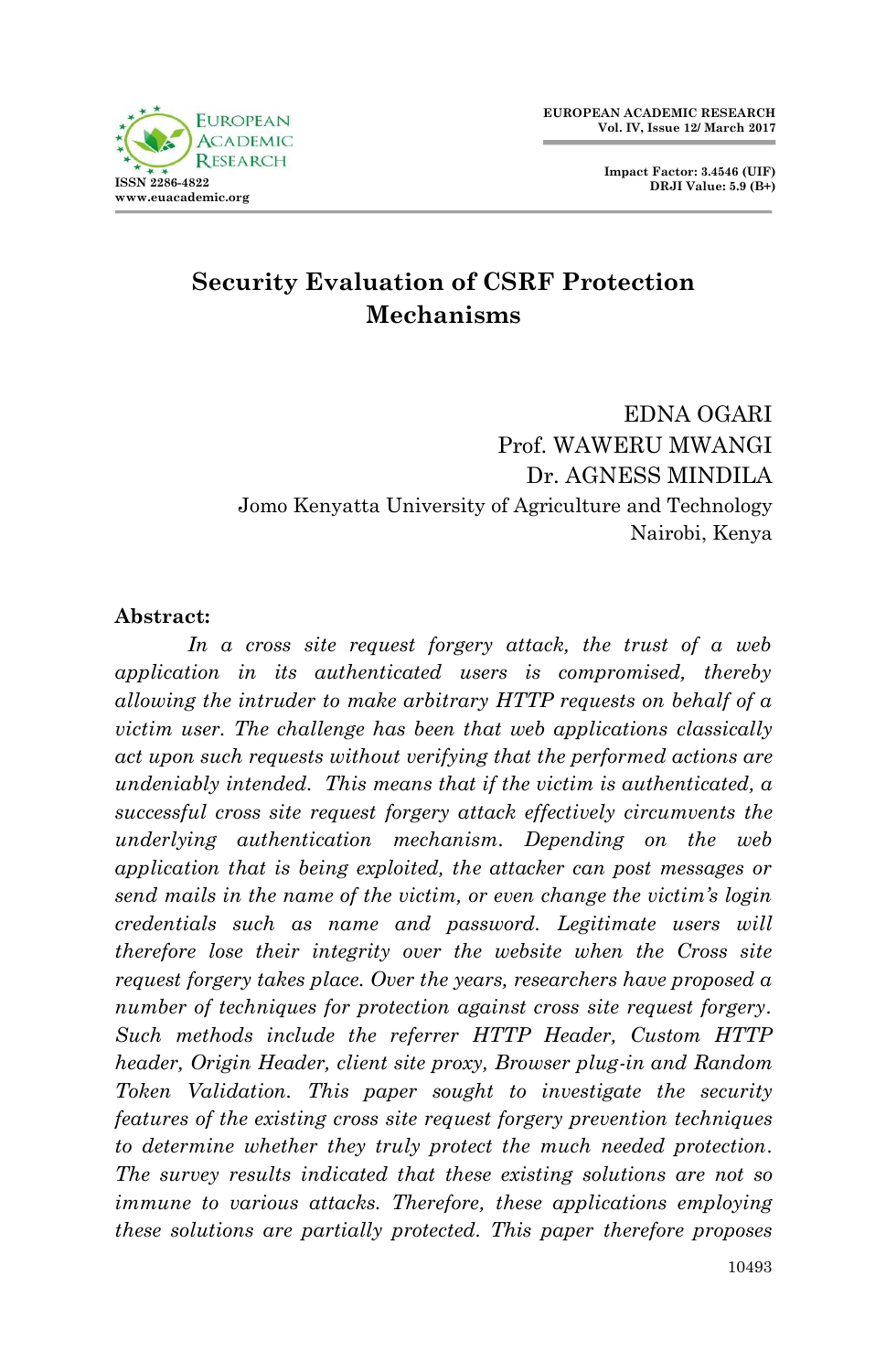*an application programming interface as the probable solution to these attacks.*

**Key words**: Cross site request forgery, application programming interfaces, CSRF prevention techniques.

### **I. INTRODUCTION**

Cross-Site Request Forgery (CSRF) is an attack where a malicious website sends a request to a web application that a user is already authenticated against from a different website. Employing this attack, an intruder gains access to functionalities in a target web application through the victim's already authenticated browser. According to Sentamilselvan et al.,(2013), the CSRF targets include web applications such as social media, in-browser email clients, online banking and web interfaces for network devices.

In these attacks, an intruder exploits how the target web application manages the authentication process (Ramarao, 2009). For this to be successful, the victim must be authenticated against the target site. For instance, if *edna.com* has an online banking website that is vulnerable to CSRF, then if intruder X visits a page containing a CSRF attack on *edna.com* but X is not currently logged in, nothing occurs. On the other hand, provided X is logged in, the requests in the attack will be executed as if they were actions that X had intended to take.

The impact of successful cross site request forgeries is restricted to the capabilities exposed by the vulnerable application. Rob (2016) explains that these attacks could result in a transfer of funds, changing a password, or purchasing an item in the victim's context. Effectively, using CSRF attacks, an intruder is able to make a target system carry out activities on the target's browser without the knowledge of the victim.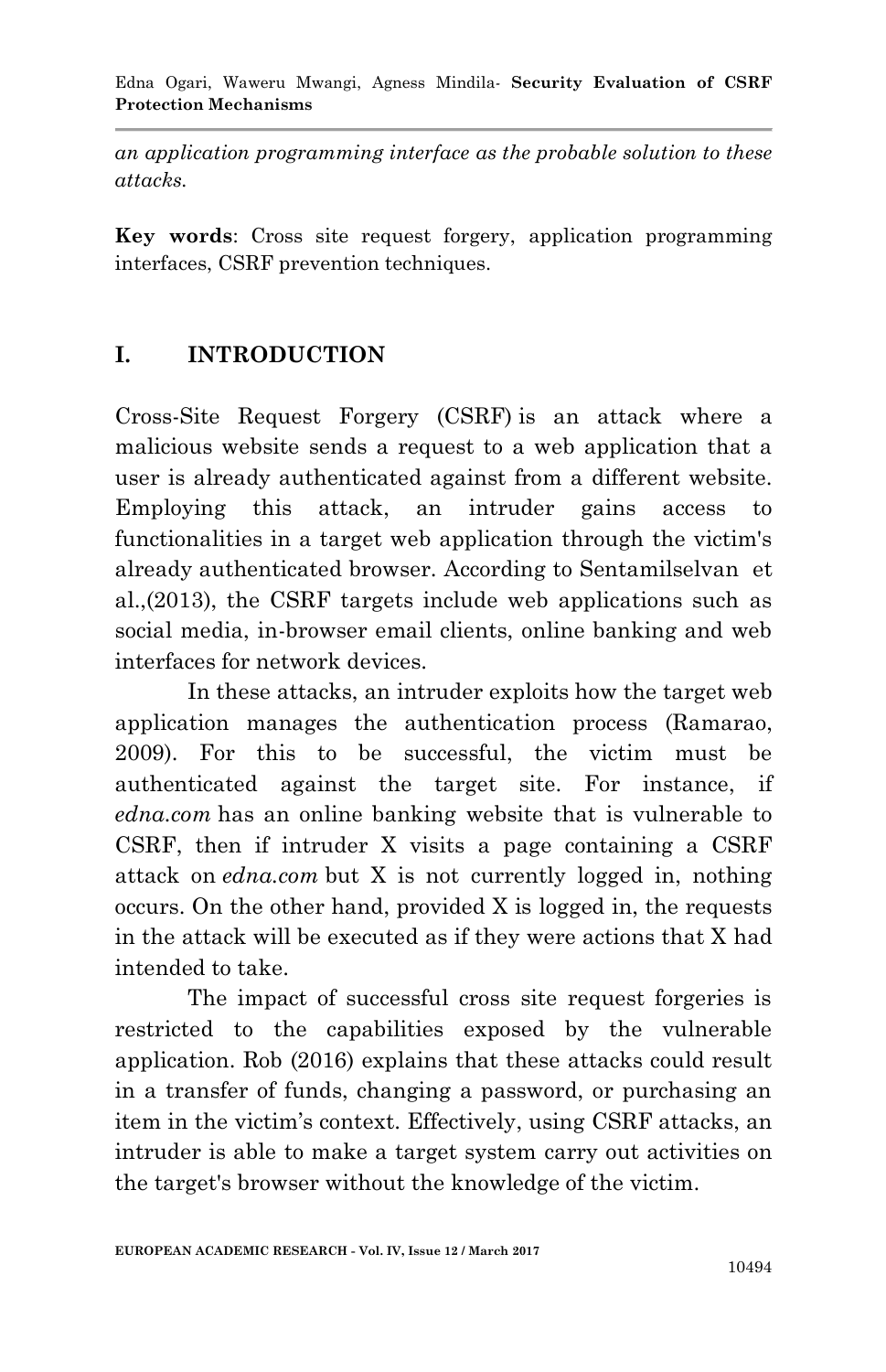# **II. CSRF PREVENTION TECHNIQUES AND THEIR WEAKNESSES**

#### **A. Client-Side Proxy**

Ramarao et al., (2009) presented a client-side proxy solution that could detect and avert CSRF attacks using *img* element or other HTML elements which are employed to access the graphic images for the webpage. This method is able to inspect and modify client requests as well as the application's replies automatically. In so doing, applications with the secret token validation technique could transparently be extended.

The setbacks of this method are that if a proxy is compromised, then all sensitive information will lost as well. Moreover as Sentamilselvan (2013) point out, the technique does not have the ability to detect login CSRF.

#### **B. POST Method**

Another common technique for mitigating cross site request forgeries is the utilization of POST form submission method instead of GET parameters. However, as Neil (2015) point out, this approach only raises the bar for the attacker, as it closes certain attack vectors such as the use of image tags, but does not adequately prevent these attacks. Moreover, completely doing away with the use of GET parameters is not always possible as this may result in applications that are more cumbersome for users to navigate and more difficult for developers to implement.

#### **C. Client Side Browser Plug-In**

This method, implemented as an extension to the Firefox web browser, can protect users from certain types of CSRF attacks (Dav et al., 2016). This plug-in intercepts every HTTP request and decides whether it should be allowed or not. The decision process is based on the following criteria: any request that is not a POST request is allowed; if the requesting site and target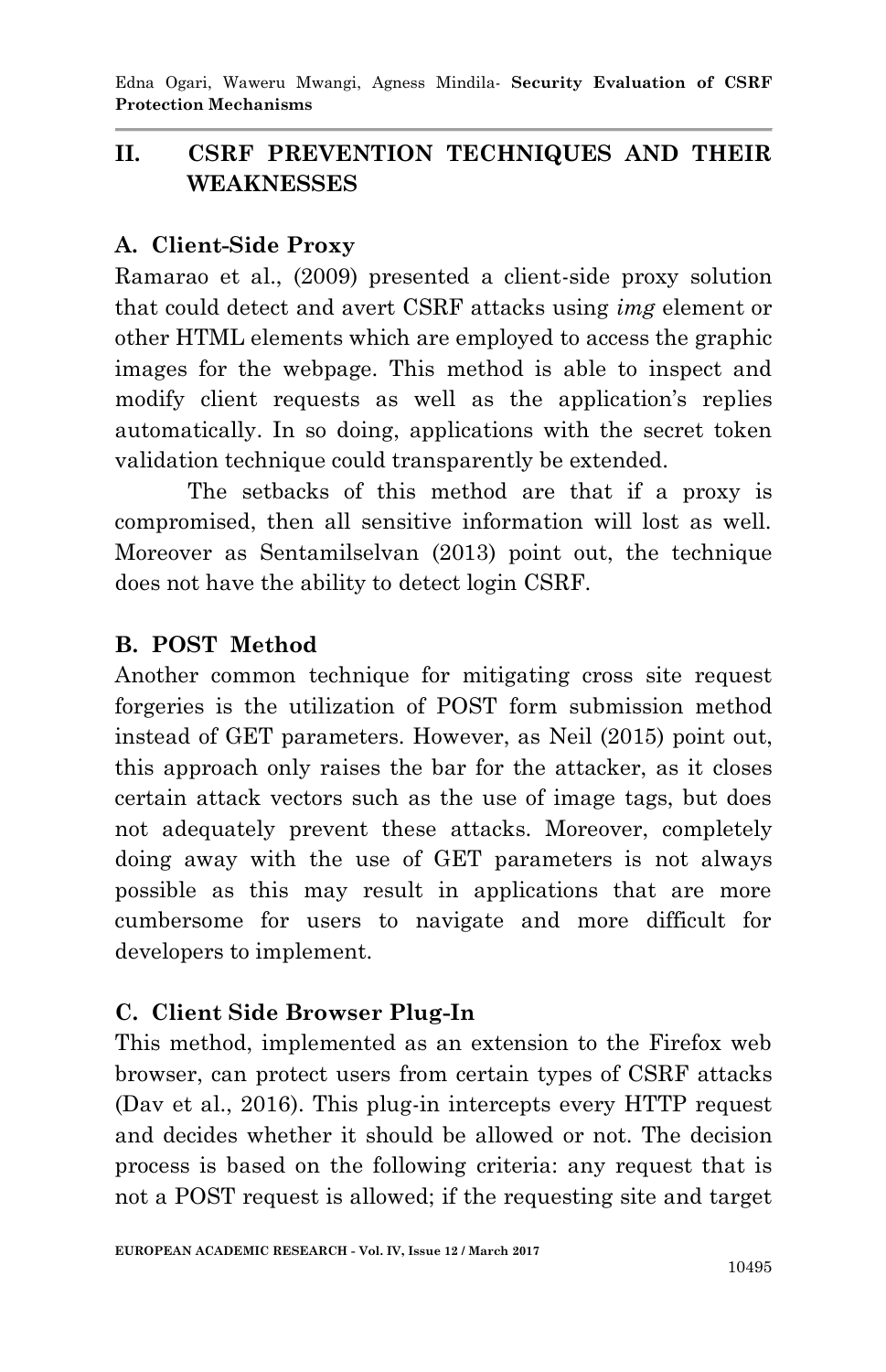site fall under the same-origin policy, the request is allowed; if the requesting site is allowed to make a request to the target site using Adobe's cross-domain policy, the request is allowed; if a request is rejected, the user is alerted that the request has been blocked using a familiar interface, such as the one used by Firefox's popup blocker.

Luca et al., (2016) discuss that this gives the user the option of adding the site to a white list. The setback is that users will need to download and install this extension for it to be effective against CSRF attacks.

### **D. HTTP Referrer Checking**

According to Neil (2015), this is an effective countermeasure in circumstances where the web application relies on its correctness. It works by maintaining a white list of accepted referrers, thereby enabling applications to figure out requests initiated due to cross site request attacks, and therefore not to carry out the requested transactions. Unfortunately, configurations can be carried out on modern browsers, permitting the sending of empty or even arbitrary values for this header (Lance, 2016). Moreover, sending the referrer header is dejected since during this sending process, sensitive information may be leaked to third parties.

Another challenge is that when classifying requests with an empty referrer header as valid, it would become impracticable to detect attacks against users who follow the recommendation and disable the transmission of the referrer header. On the flip side, when treating such requests as cross site request forgery attacks, then all requests of the concerned users would be rejected. This problem is further aggravated by the fact that an attacker can make use of several browserspecific tricks to trigger a cross site request forgery request with an empty referrer.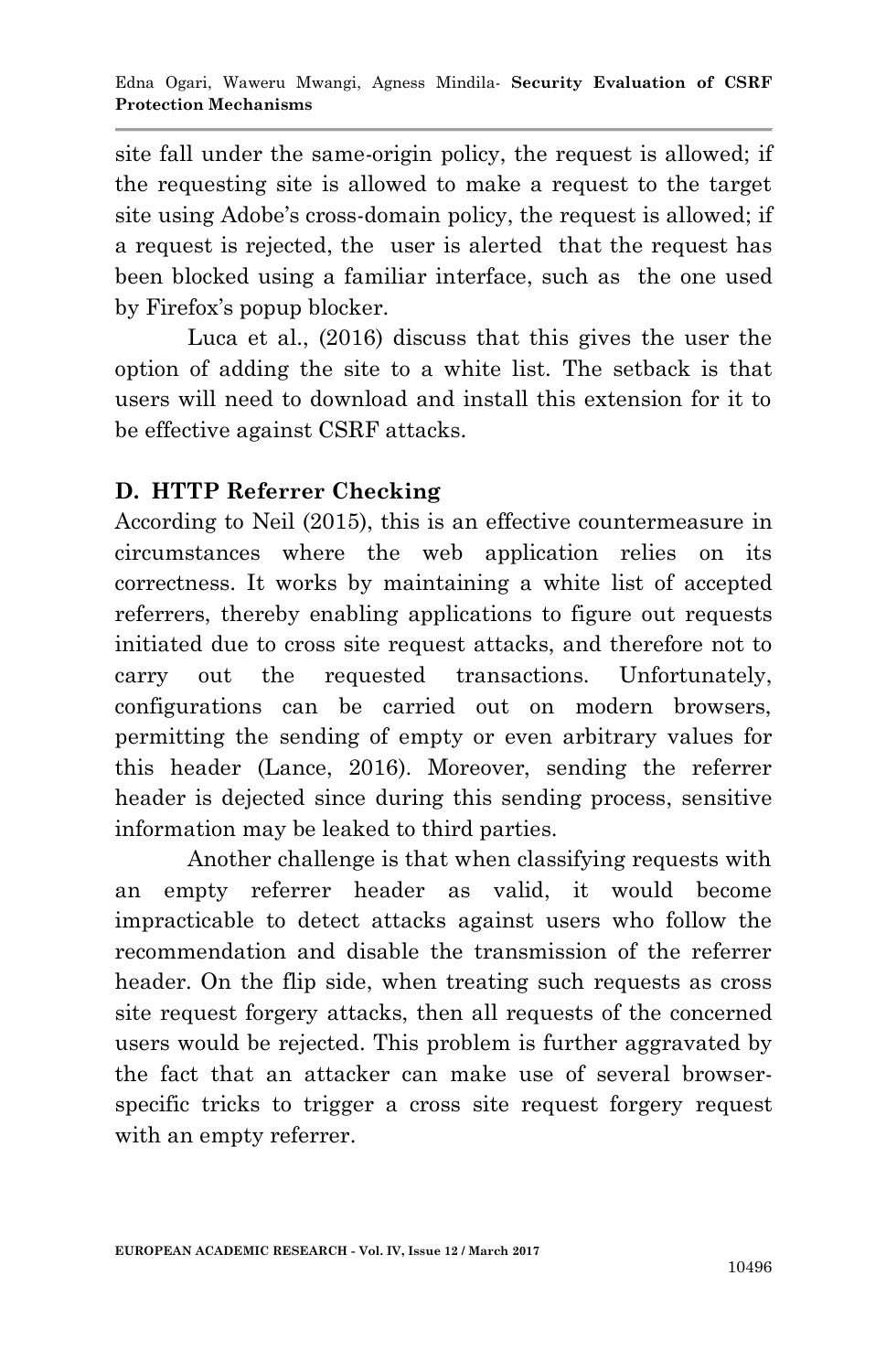#### **E. Dynamic Token Generation**

The basic goal of this technique is to prevent cross site request forgeries by adding a fresh token to every web request whose target page should be protected one way. This method, according to Dave et al., (2016), efficiently prevents CSRF attacks toward PHP web applications. It provides an automatic robust solution again cross site request forgeries by employing a CSRF token. It used to verify whether the token has been previously issued from servers, utilizing the property of cryptographically secure hash function. The demerit of this is that it requires frequent dynamic generation of tokens.

#### **F. Shared Secret**

This method is employed between the client and the server to identify the authentic origin of a request. For instance, a web based banking application could be adapted such that the form contains an additional, hidden token field (Acunetix, 2017). This token must be generated by the application. This is meant to ensure that the token is not easily predicted by an attacker and associated with the current session. Ultimately, this guarantees that requests for financial transactions are processed only if they contain the correct token.

However, as Rob (2016) explains, the drawback of this approach is that it requires a considerable amount of manual work. Since majority of the current web applications have evolved into large and complex systems, retrofitting them with the mechanisms necessary for token management would require detailed application-specific knowledge and considerable modifications to the application source code. Importantly, there is no guarantee that the modified code is indeed free of cross site request forgery vulnerabilities, as developers tend to make errors and omissions.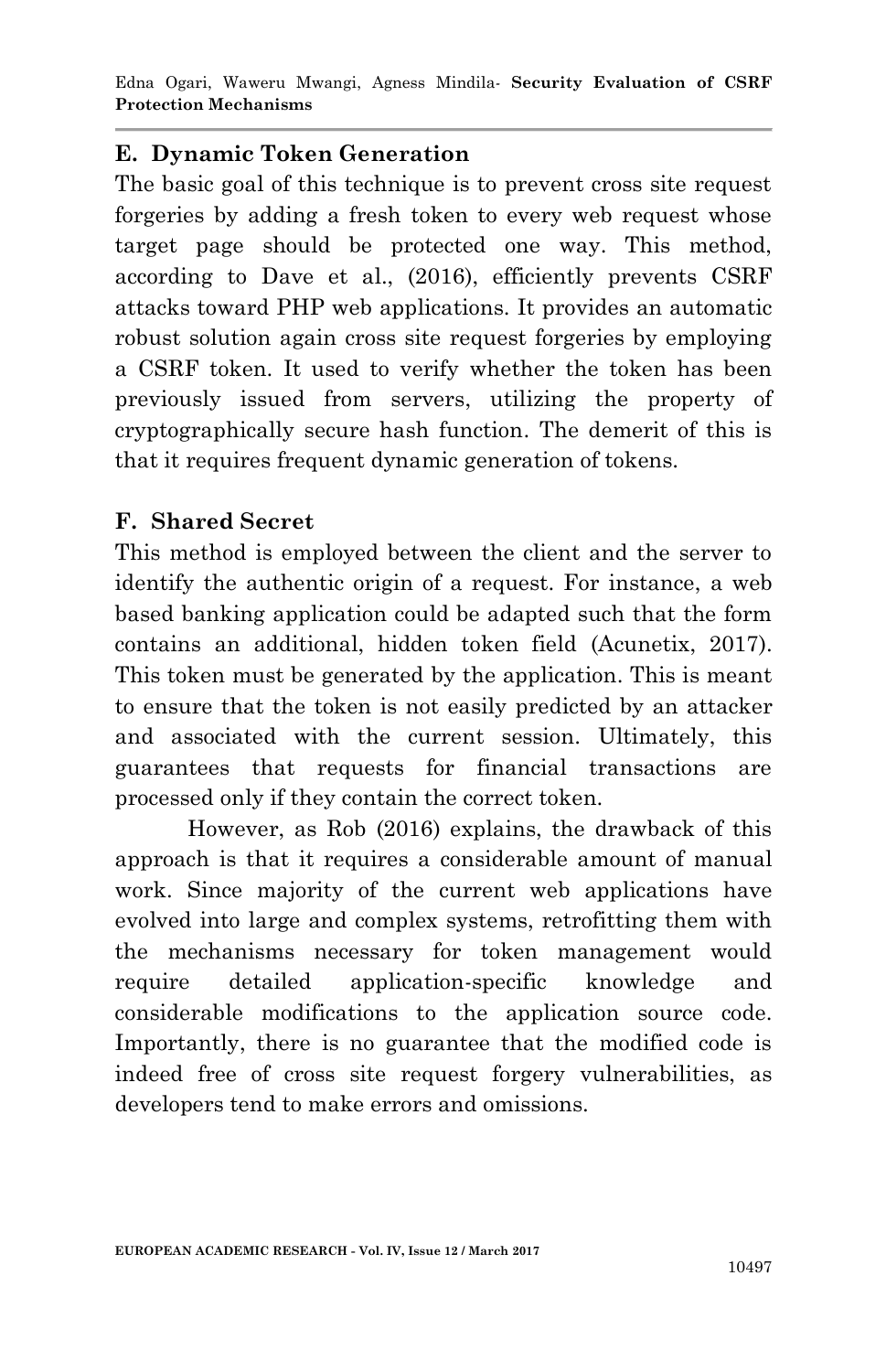#### **G. Server-Side Proxy**

This is a mitigation mechanism for cross site request forgery that provides only partial protection by replacing GET requests by POST requests. It can also rely on the information in the Referer header of HTTP requests (Dingjie, 2017). This approach is based on a server-side proxy that detects and prevents CSRF attacks in a way that is transparent to users as well as to the web application itself. The setback is that it only provides partial protection for the underlying web applications.

### **H. Cryptographic Tokens**

These tokens are employed to prove that the Action Formulator knows a session specific secret. To achieve this, it utilizes secret tokens to prove the Action Formulator knew an Action and user specific secret. An optional HTTP referrer header is used to verify Action Formulators (Matthew and Myers, 2016). This requires changes to application state so that it is done only with HTTP POST operations. This is facilitated by use of simplified cross site prevention token.

Acunetix (2017) explain that the side effects of this is that the attackers can modify their attacks to be form based CSRF, submitting forms automatically or though tricking users by making huge, mislabeled submit buttons. In this technique, the header is optional and may not be present. In addition, some browsers deactivate this header, making it unavailable when interactions occur between HTTPS and HTTP served pages. This increases the risk of header spoofing, and tracking the valid sources of invocations may be difficult in some applications.

### **I. Anti-CSRF Tokens**

According to Abdalla (2015), the Synchronizer Token Pattern is the recommended method and the most widely used prevention technique. This method finds applications in many search engines such as Google, social media applications such as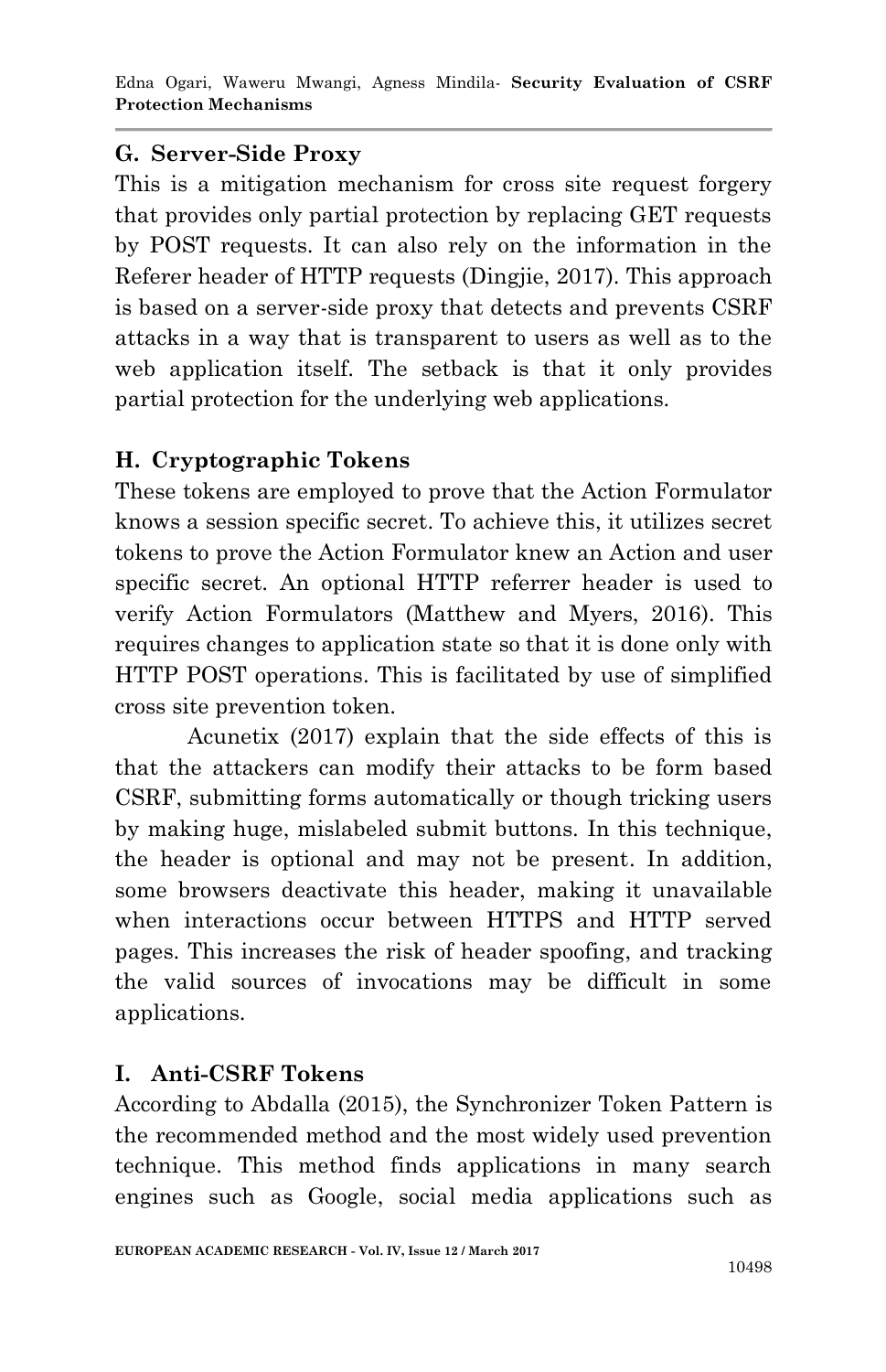Facebook and Twitter, and popular open source web applications such as WordPress and Joomla. The synchronizer token pattern requires the generation of random challenge tokens, referred to as anti-CSRF tokens, which are associated with the user's current session. These challenge tokens are then inserted within the HTML forms and links associated with sensitive server-side operations. Whenever a user submits a form or makes a request to the links, the anti-CSRF token is included in the request.

Thereafter, the server application verifies the existence and correctness of this token before processing the request. If the token is missing or incorrect, the request will be rejected. The problem is that this methods requires secure socket layer o be implemented in all applications. Additionally, it would not detect login cross site request forgeries.

# **J. Limiting The Lifetime Of Authentication Cookies**

Limiting the lifetime of cookies to a short period of time ensures that if users were going on to other websites, then the cookies should expire after a short period of time. This means that if an intruder was trying to send any HTTP request to the users which he was able to know, then the attacker would not fill the password again (Luca et al., 2016). In this way, CSRF attacks are often reduced to a brief period of the users' time. On the flip side, this may necessitate frequent logins on the side of legitimate users.

### **K. Double Submitting Cookie**

According to Telikicherla et al.,(2014), storing the cross site request forgery token in session can prove problematic. , an alternative defense is use of a double submit cookie. A double submit cookie is defined as ending a random value in both a cookie and as a request parameter, with the server verifying if the cookie value and request value match.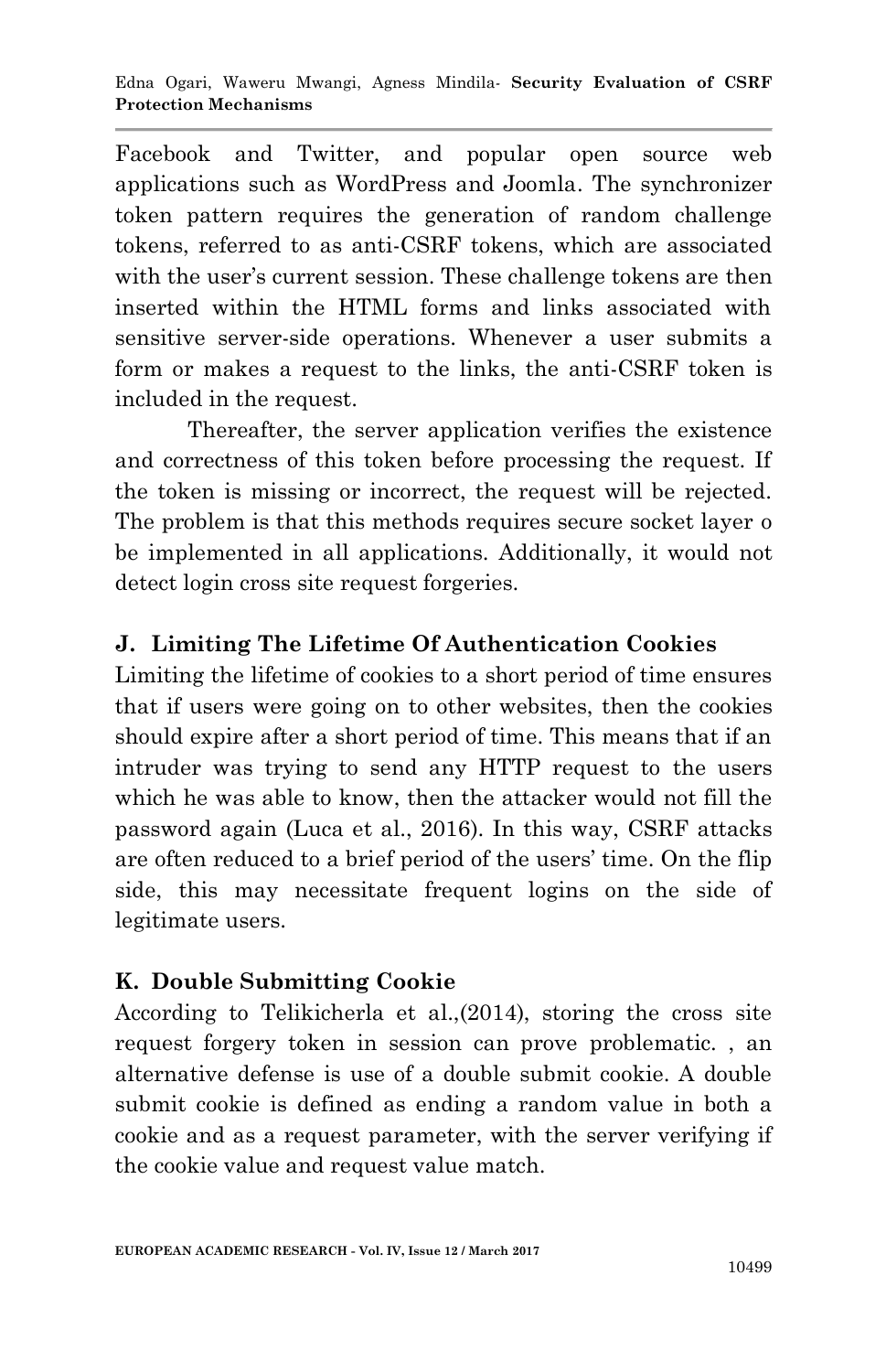When a user authenticates to a site, the site should generate a (cryptographically strong) pseudorandom value and set it as a cookie on the user's machine separate from the session id. The site does not have to save this value in any way, thus avoiding server side state. The site then requires that every transaction request include this random value as a hidden form value (or other request parameter). According to Matthew and Myers (2016), a cross origin attacker cannot read any data sent from the server or modify cookie values, per the same-origin policy. This means that while an attacker can force a victim to send any value he wants with a malicious CSRF request, the attacker will be unable to modify or read the value stored in the cookie. Since the cookie value and the request parameter or form value must be the same, the attacker will be unable to successfully force the submission of a request with the random CSRF value.

### **L. Encrypted Token Pattern**

The Encrypted Token Pattern leverages an encryption, rather than comparison, method of Token-validation. After successful authentication, the server generates a unique Token comprised of the user's ID, a timestamp value and a nonce, using a unique key available only on the server. This Token is returned to the client and embedded in a hidden field. Subsequent AJAX requests include this Token in the request-header, in a similar manner to the Double-Submit pattern. As Singh et al.,(2014) point out, Non-AJAX form-based requests will implicitly persist the Token in its hidden field. On receipt of this request, the server reads and decrypts the Token value with the same key used to create the Token. Inability to correctly decrypt suggest an intrusion attempt. Once decrypted, the UserId and timestamp contained within the token are validated to ensure validity; the UserId is compared against the currently logged in user, and the timestamp is compared against the current time.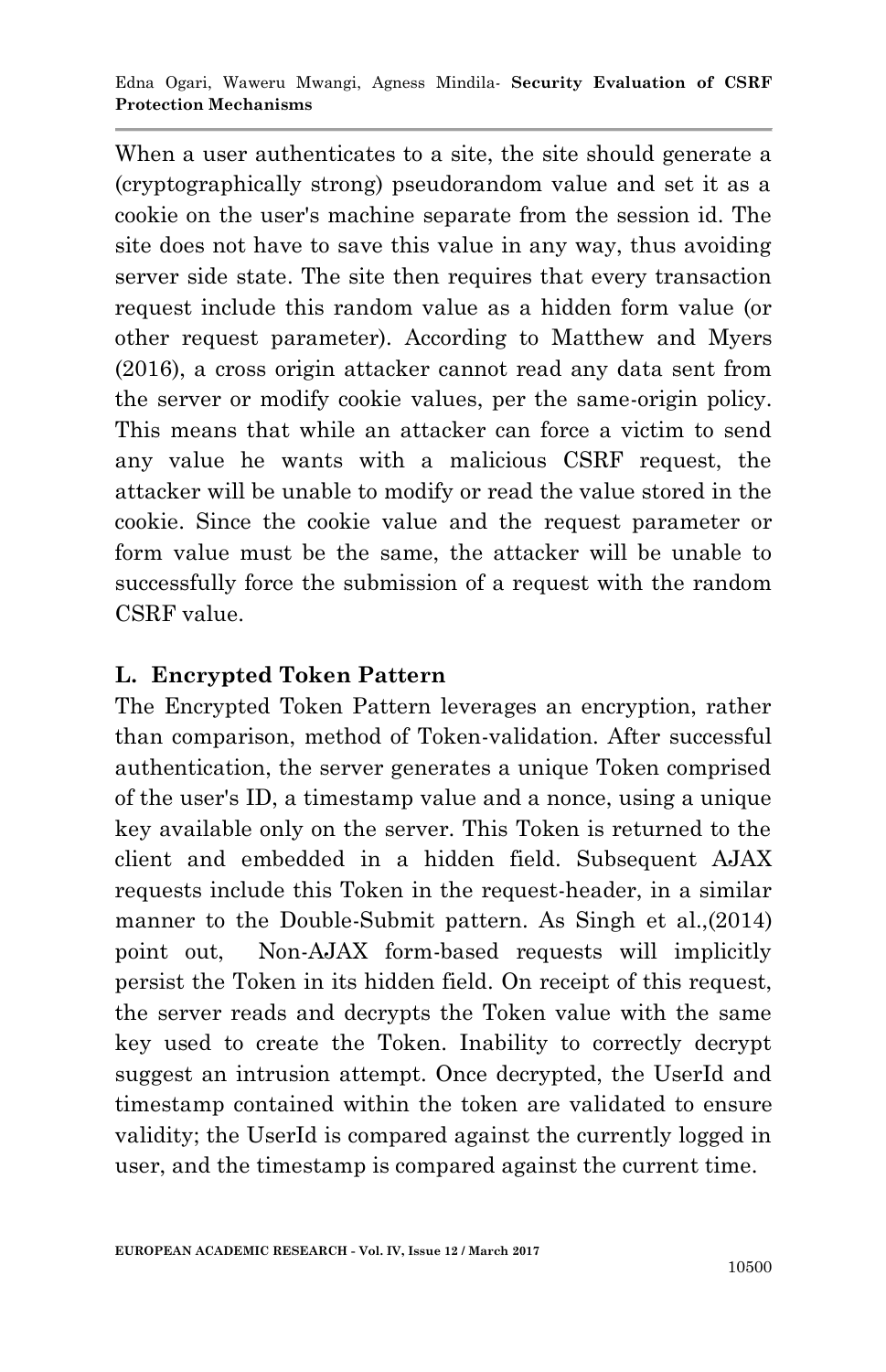On successful Token-decryption, the server has access to parsed values, ideally in the form of claims. These claims are processed by comparing the UserId claim to any potentially stored UserId (in a Cookie or Session variable, if the site already contains a means of authentication). The Timestamp as Abdalla (2016) discusses, is validated against the current time, preventing replay attacks. Alternatively, in the case of a CSRF attack, the server will be unable to decrypt the poisoned Token, and can block and log the attack.

This pattern exists primarily to allow developers and architects protect against CSRF without session-dependency. It also addresses some of the shortfalls in other stateless approaches, such as the need to store data in a Cookie, circumnavigating the Cookie sub-domain and HTTP ONLY issues (Luca et al., 2016). However, this requires dynamic generation and requires a small amount of system resources to check tokens and big database tables to manage tokens and sessions.

# **M. Custom Request Headers**

Adding CSRF tokens, a double submit cookie and value, encrypted token or other defense that involves changing the user interface can frequently be complex or otherwise problematic. An alternate defense which is particularly well suited for AJAX endpoints is the use of a custom request header (Batarfi et al., 2014). This defense relies on the same-origin policy restriction that only JavaScript can be used to add a custom header, and only within its origin. By default, browsers do not allow JavaScript to make cross origin requests.

A particularly attractive custom header and value to use is: X-Requested-With: MLHttpRequest because most JavaScript libraries already add this header to requests they generate by default. Some of them do not though. For example, AngularJS used to, but does not anymore. According to Nenad et al., (2015), if this is the case for a given system, one can simply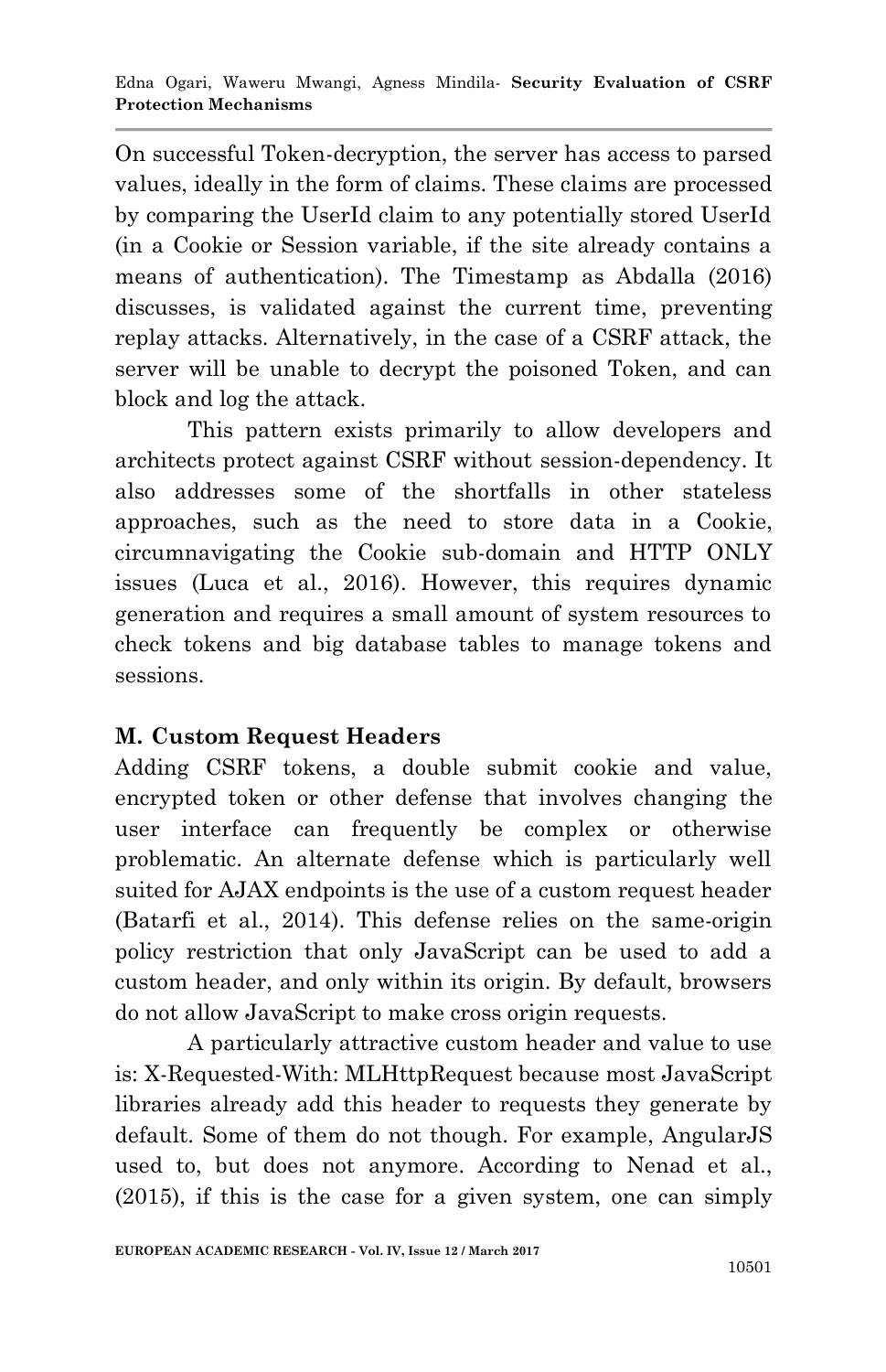verify the presence of this header and value on all the server side AJAX endpoints in order to protect against CSRF attacks. This approach has the double advantage of typically requiring no user interface changes and not introducing any server side state, which is particularly attractive to REST services.

However, bypasses of this defense using Flash were documented as early as 2008 and again as recently as 2015 to exploit a CSRF flaw in Vimeo (Kavitha et al., 2016). On the other hand, it is believed that the Flash attack cannot spoof the Origin or Referer headers. Hence, by checking both of them, it is anticipated that this combination of checks should prevent Flash bypass CSRF attacks. However, many browsers disable this Header.

# **N. Orthogonal Proxy-Based Solution**

An orthogonal proxy-based solution on the client side builds upon the token approach, and additionally proposes the use of an outside entity for detecting IP-based authentication (Kadambari and Manisha, 2016). For cases in which JavaScript code initiates HTTP requests, this code is altered automatically to contain the token. According to Jaya and Suneeta (2016), without evaluation, the reliability of this technique, which requires a certain extent of program understanding, is difficult to assess. Also, it is believed that a manual treatment of these rare cases on the server side provides a more stable and efficient solution. Besides, due to the usual difficulties with client-side proxies, this implementation does not support secure socket layer connections yet.

# **III. DISCUSSIONS**

The detection of web-based attacks has received considerable attention because of the increasingly critical role that webbased services are playing on the Internet. This includes web application firewalls to protect applications from malicious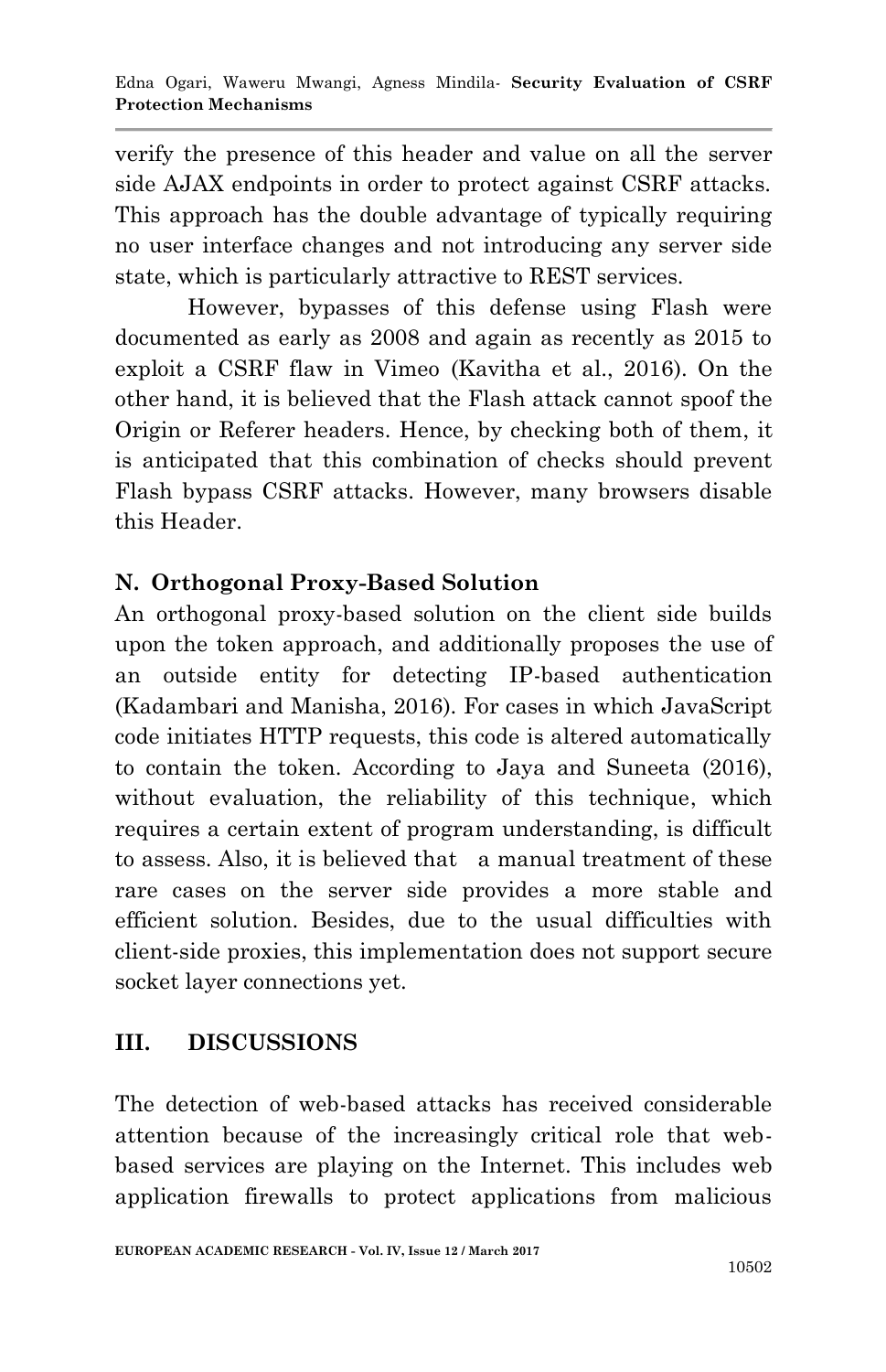requests as well as intrusion detection systems that attempt to identify attacks against web servers and their applications. Also, code analysis tools were proposed that check applications for the existence of bugs that can lead to security vulnerabilities. In particular, cross site scripting attacks have received much interest, and both server-side and client-side solutions were proposed. For example, the use of a variety of software-testing techniques, including dynamic analysis, blackbox testing, fault injection and behavior monitoring, are suggested to identify cross site scripting vulnerabilities. Alternatively, dynamic techniques on the server side can be used to track non-validated user input while it is processed by the application. This can help to detect and mitigate cross site scripting flaws. Client-side solution to protect users from cross site scripting attempts cannot be applied to the problem of cross site request forgery. This is because cross sire request forgery attacks are not due to input validation problems.

The cross site request forgery attacks appear to be a little known problem in the academic community and, as a result, have only received little attention. The mitigation mechanisms for cross site that have been proposed so far either provide only partial protection, such as replacing GET requests by POST requests, or relying on the information in the Referer header of HTTP requests or require significant modifications to each individual web application that should be protected. This is normally the case when embedding shared secrets into the application's output.

These attacks are still relatively unknown to web developers and attackers. Even so, it is anticipated that the attention paid to this class of attacks will reach that of more traditional cross site scripting attacks in the near future as the attack becomes better known and understood. Unfortunately, current mitigation techniques have shortcomings that limit their general applicability.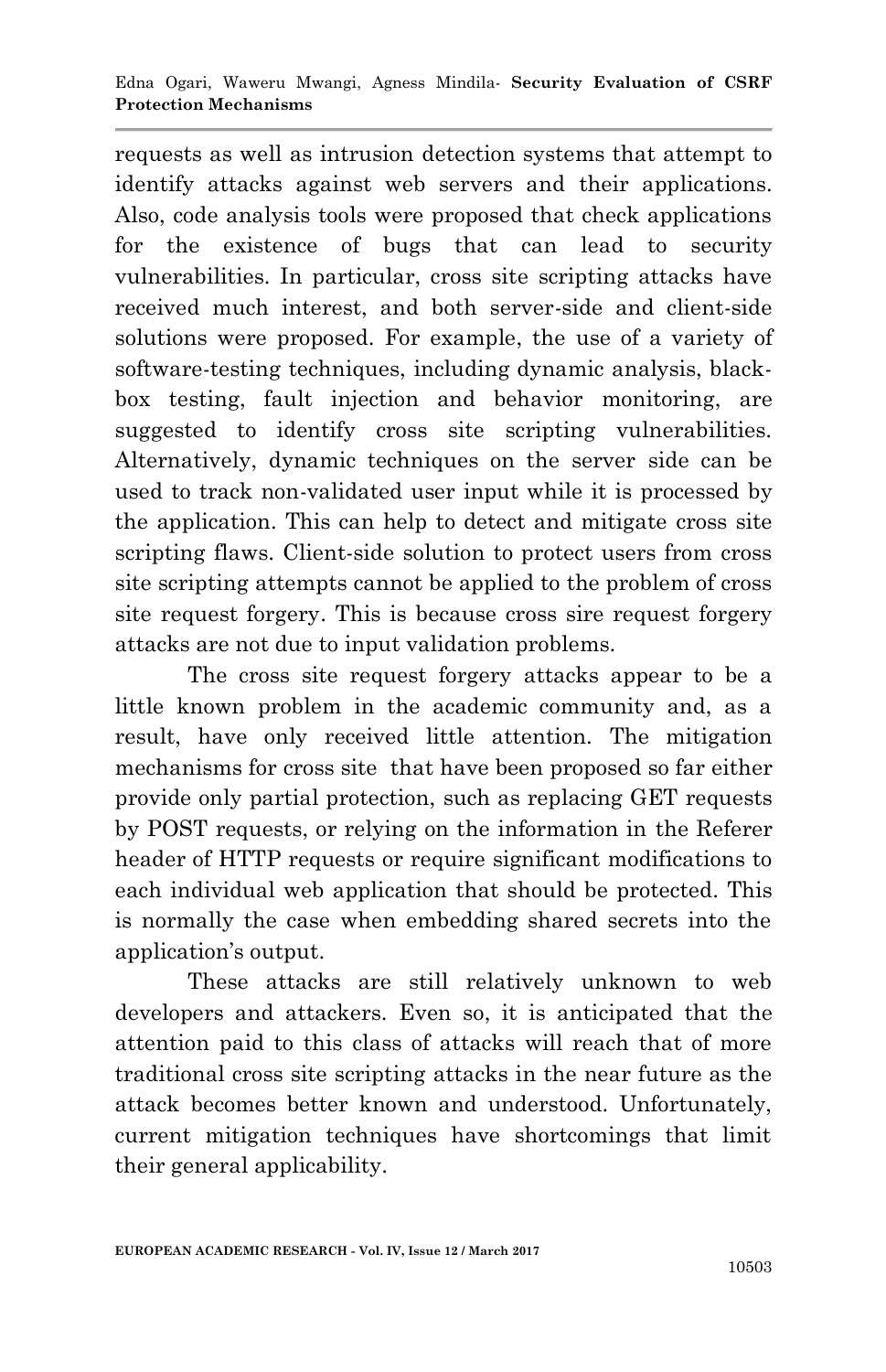# **IV. CONCLUSIONS**

In a cross site request forgery attack, the trust of a web application in its authenticated users is exploited, allowing an attacker to make arbitrary hypertext transfer protocol requests in the victim's name. Unfortunately, current cross site request forgery mitigation techniques have shortcomings that limit their general applicability. Cross Site Request Forgery is one of the top vulnerabilities in the internet. It remains challenging for the researchers to provide a better solution for mitigating this attack. There are many organizations affected by this cross site request forgery attack. Defense mechanisms and existing solutions for cross site request forgery are working in some extend only. The existing mitigation strategies can be extended to provide suitable solutions for the cross site request forgery attack. This may involve applying parsing techniques to identify the attacking spots before the intruders attack. Some pattern for img, script, form, iframe tags can be designed to identify the attack.

### **REFERENCES**

- 1. Ramarao R., (2009), *"Preventing Image Based CSRF Attacks".*
- 2. Sentamilselvan K., Lakshamana K., & Sathiyamurthy K. (2013), *"Survey on Cross Site Request Forgery (An Overview of CSRF",* Kongu Engineering College
- 3. Rob S. (2016), *"Cross-site request forgery: Lessons from a CSRF attack example".*
- 4. Neil D. (2015), *"Cross-Site Request Forgery Guide: Learn All About CSRF Attacks and CSRF Protection".*
- 5. Dave W., Paul P., & Eric S. (2016), *"Cross-Site Request Forgery (CSRF) Prevention Cheat Sheet".*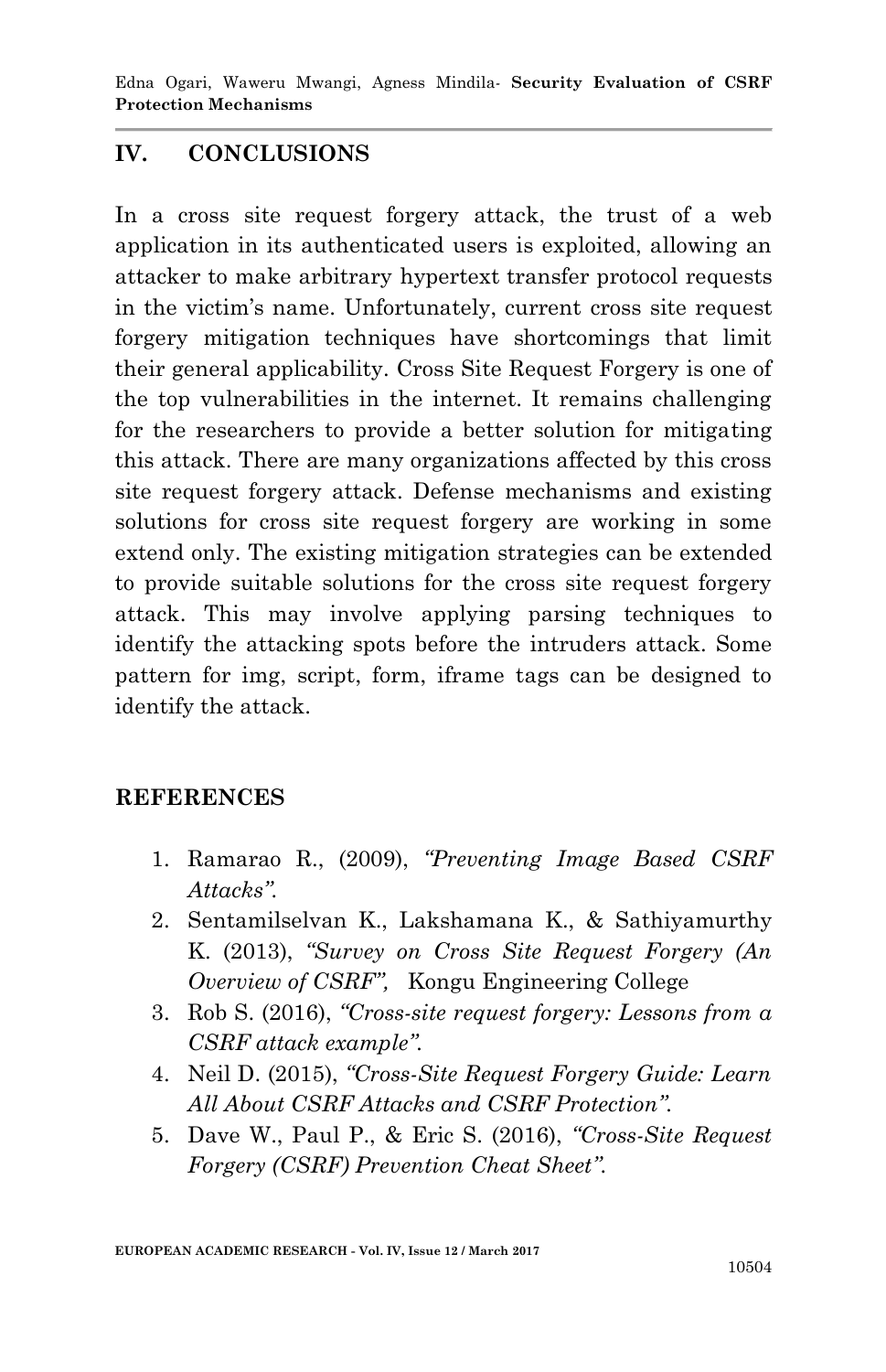- 6. Luca G., Sara G., & Davide P. (2016), *"Cross-Site Scripting and Cross-Site Request Forgery attacks"*, Network Security.
- 7. Lance B. (2016), *"Cross Site Scripting and Cross Site Request Forgery".*
- 8. Acunetix (2017), *"CSRF Attacks, XSRF or Sea-Surf – What They Are and How to Defend Against Them".*
- 9. Dingjie Y. (2017), *"Do Your Anti-CSRF Tokens Really Protect Your Web Apps from CSRF Attacks?".*
- 10. Matthew P. & Myers R. (2016), *"Mitigating Cross-Site Request Forgery (CSRF) Attacks".*
- 11. Abdalla A. (2015), *" Building a Robust Client-Side Protection Against Cross Site Request Forgery",* International Journal of Advanced Computer Science and Applications.
- 12. Telikicherla, Krishna C., Venkatesh C., and Bruhadeshwar B. (2014), *"CORP: A Browser Policy to Mitigate Web Infiltration Attacks",* Information Systems Security, Springer International Publishing, pp. 277- 297.
- 13. Singh, Nanhay, Achin J., Ram S., and Rahul R. (2014), *"Detection of Web-Based Attacks by Analyzing Web Server Log Files",* In Intelligent Computing, Networking, and Informatics, Springer India, pp. 101-109
- 14. Batarfi, Omar A., Aisha M. Alshiky, Alaa A. Almarzuki, and Nora A.(2014), *"CSRFDtool: Automated Detection and Prevention of a Reflected Cross-Site Request Forgery."*
- 15. Nenad J., Engin K., and Christopher K. (2015), *"Preventing Cross Site Request Forgery Attacks".*
- 16. Kavitha D., Akshaya M., Karthick M., Baghya K., Gomathi E. (2016), *"Prevention of CSRF and XSS Security Attacks in Web Based Applications",*  International Journal of Innovative Research in Science, Engineering and Technology.